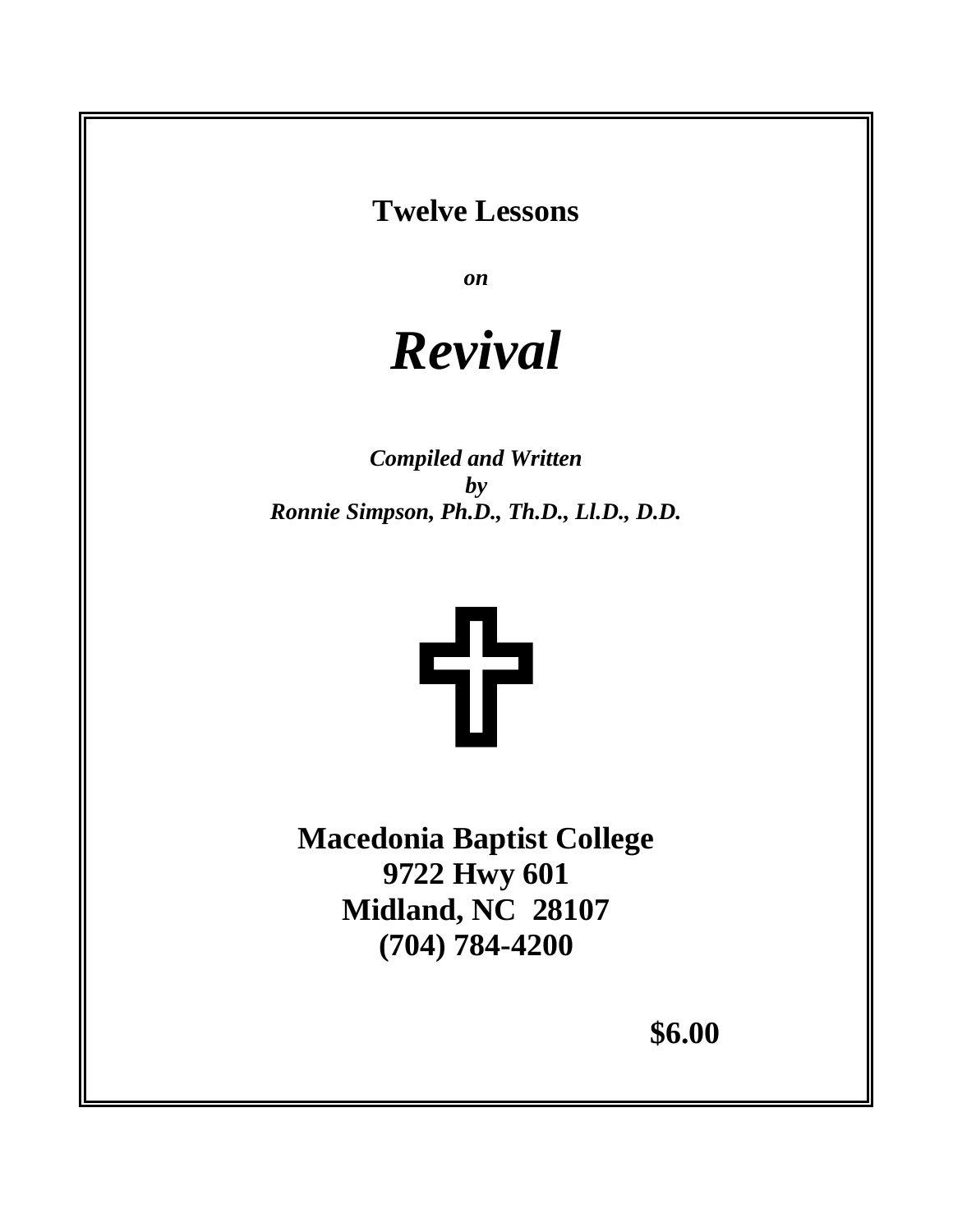#### **CONTENTS**

No part of this book may be reproduced in any form without<br>written permission from Macedonia Baptist College and Xaris, Inc.

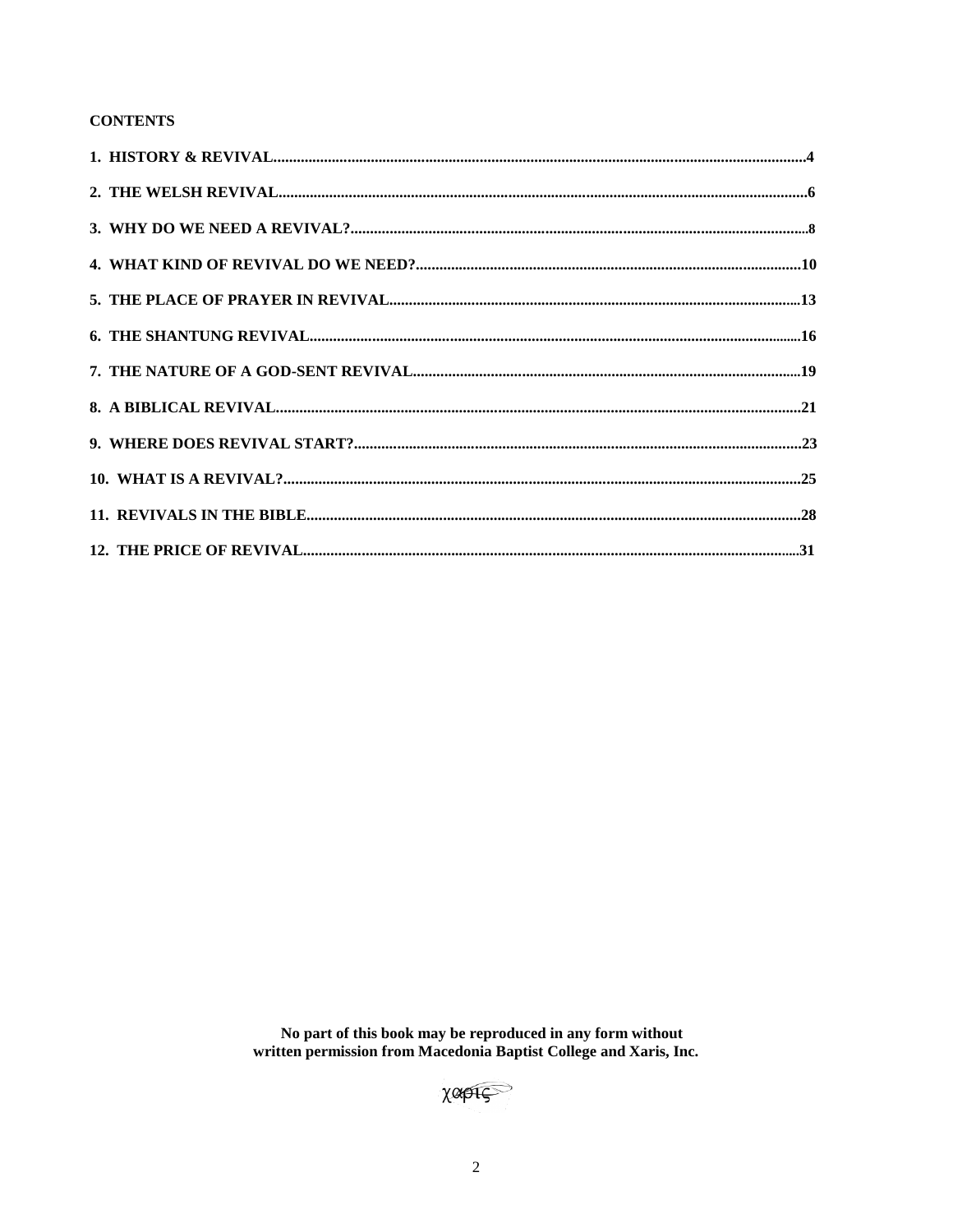#### **HISTORY & REVIVAL – LESSON 1**

**Introduction** – If there is anything that we have learned from history it is that we do not learn from history.

#### **Lesson Goals:**

- 1. Discover what history teaches us about revival.
- 2. To gain a deeper understanding of the nature of revival through the study of the laws of periodics and progressions.
- 3. Understand the dynamics of the messages preached that brought about revival.

#### **Definitions of Important Terms/Phrases:**

- 1. Immutable The divine attribute of unchangeableness.
- 2. Infidelity Without faith or trust, unfaithful, faithless Luke 12:46; incredible, of things: Acts 26:8; unbelieving, incredulous: John 20:27.

#### **I. HISTORY TEACHES TWO MAJOR LAWS**

#### **A. There are two immutable laws governing the affairs of Empires.**

- 1. The Law of Periodics and the Law of Progressions
- 2. Periodics Definition History can be viewed a performing in a circuit, or in a regular revolution in a certain time, or in a series of successive circuits.
- 3. Progressions The Historical act of moving forward; a proceeding in a course; motion onwards.

#### **B. These two are recognized by most Historians**.

#### **II. THE LAW OF PERIODICS**

- **A. Every 2,000 years** More or less, a civilization falls or undergoes a change that is almost equivalent to a fall.
	- 1. A barbarian, semi-civilized vigorous nation, almost always lower in the stage of culture and civilization, is used by the hand of God to bring to time, even to punish, the more refined people.
	- 2. Habakkuk 1:12-13 We see a Puzzled prophet Why would God choose a more wicked nation to punish a nation which was comparatively less wicked? He wasn't questioning the fact that Israel needed to be chastised for her sin, he was questioning the agent used by God to chastise Israel.

#### **B. The Civilization we enjoy, the Western Civilization is about 1,000 years old** – It began with the overthrow of Constantinople by Mohammed II, and his Seljuk Turks.

- 1. Greek scholars, Teachers, Learning, and Culture were scattered across the then known Western world.
- 2. Learned Historians and theologians recognize as we approach the year 2,000, we are on the very verge of upheaval.
- 3. Unless God intervenes soon, it is inevitable.

**III. THE LAW OF PROGRESSIONS** – In the History of every nation with the exception of one, there have been four consecutive, well defined periods.

- **A. The Period of Discovery and Colonization** When a nation is founded by hard work and principles. We can see this in the United States in the 1600's and 1700's.
- **B.** The Period of Expansion and Cultivation The Nation begins to grow commercially. This was demonstrated in this country in the 1800's. "Go West, Young Man" was the cry of Horace Greeley.
- **C. The Period of Leisure and Luxury** This is a time when the Arts flourish and the Nation becomes educated. The tragedy is that every time, leisure and luxury has degenerated into license. It was during the 1900's, especially after the Great Depression of 1929 was overcome.
- **D. The Period of Deterioration and Destruction** No great nation has ever fallen from the outside. It has always been the faults, failures, corruption and rottenness on the inside that has cracked up a people. Morally, the United States is following this same pattern of progression in History.
- **E. Only One Nation** was saved from this seemingly inevitable cataclysmic finale The British Empire. It was not saved by its armies, navies, statesmen or wealth, but the revival under John Wesley.

#### **F. At the time that the Wesley Revival began**, the thirteen colonies were at their lowest ebb.

- 1. French infidelity was bidding against Anglo-Saxon faith for the life of the nation.
- 2. The colonies were in the throes of a widespread depression.
- 3. The colonist's dollar was worth 3 cents on the markets of the world.
- 4. It was at a time like this, that John Wesley, George Whitefield, and Jonathan Edwards began to call the colonists back to God. A revival broke out that spread from Massachusetts to Georgia. A revival saved this nation for God and Christ.